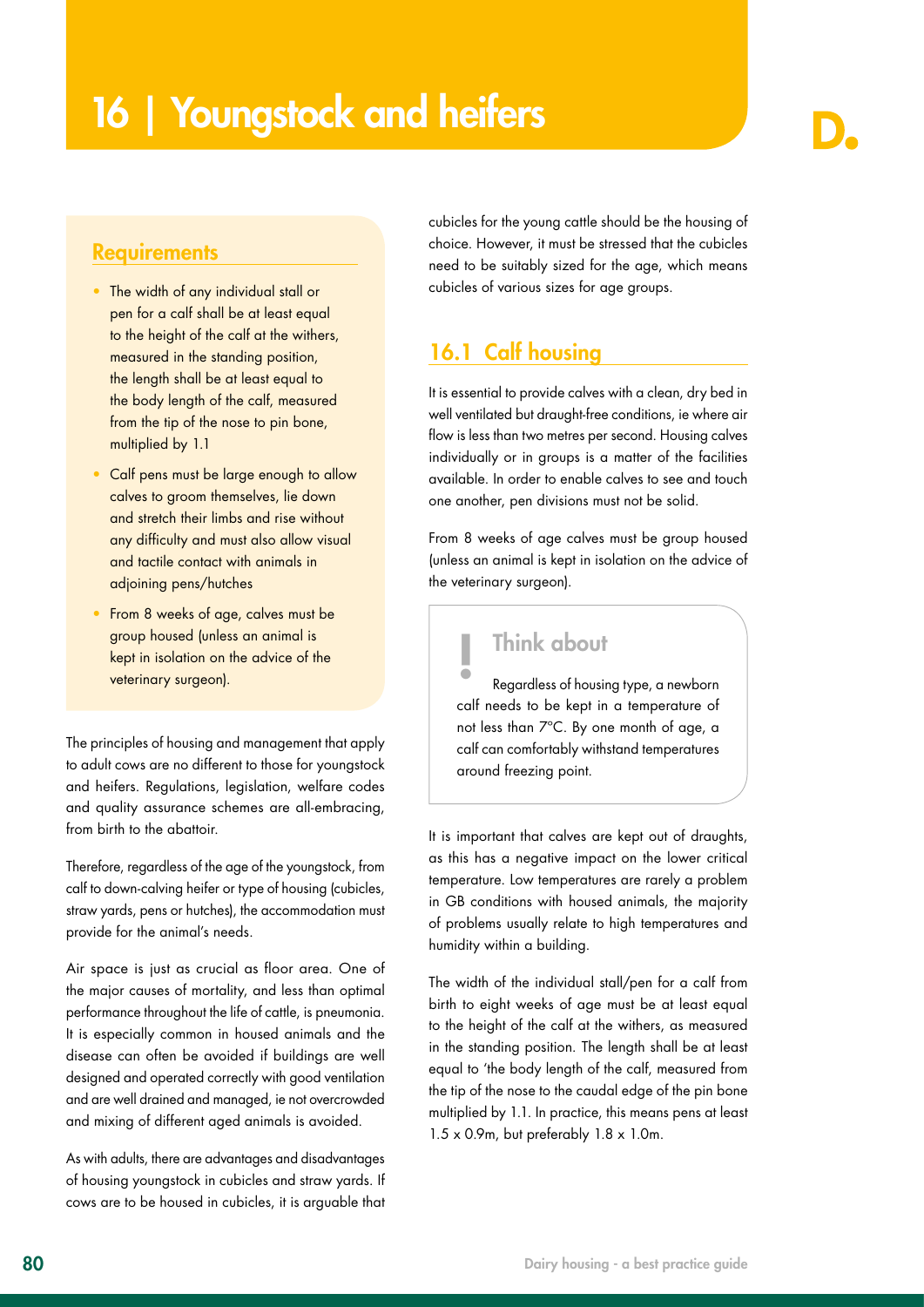#### Individual calf pen



# ! Think about

A calf should always have a dry bed. Concrete floors should have a minimum slope of 5% (1 in 20) to allow effective drainage of water and urine. The installation of duckboards on which bedding can be placed will also help to keep the calf dry. A drainage channel at the front of the pen will also help to remove water and urine.

When kept in groups, the unobstructed space allowances available to each calf are as in Table 16.a.

| <b>Weight of calf (kg)</b> | <b>Approximate age</b><br>(months) | Minimum (statutory) area<br>$(m2/\text{calf})$ | Recommended area<br>$(m2/\text{calf})$ |
|----------------------------|------------------------------------|------------------------------------------------|----------------------------------------|
| 45                         |                                    | 1.5                                            | 2.0                                    |
| 46-99                      | $0-2$                              | 1.5                                            | 3.0                                    |
| 100-149                    | $3-5$                              | 1.5                                            | 4.0                                    |
| 150-199                    | $5 - 7$                            | 2.0                                            | 5.0                                    |
| >200                       | 7+                                 | 3.0                                            | 6.0                                    |

#### Table 16.a - Space allowances for group housed calves

In practice, this can lead to calf rearing layouts which move animals from individual pens to larger groups of calves as they mature. An example layout is shown in Figure 16.a.

Figure 16.a – Individual calf pens, suitable to house 20 calves. Larger pens for group rearing post weaning.

# ! Think about

It is recommended that calves are housed in groups no greater than 12, this makes it easier to identify sick calves and allow prompt treatment. Not only should there be no more than 30 calves sharing the same air space, they should not share space with older cattle.

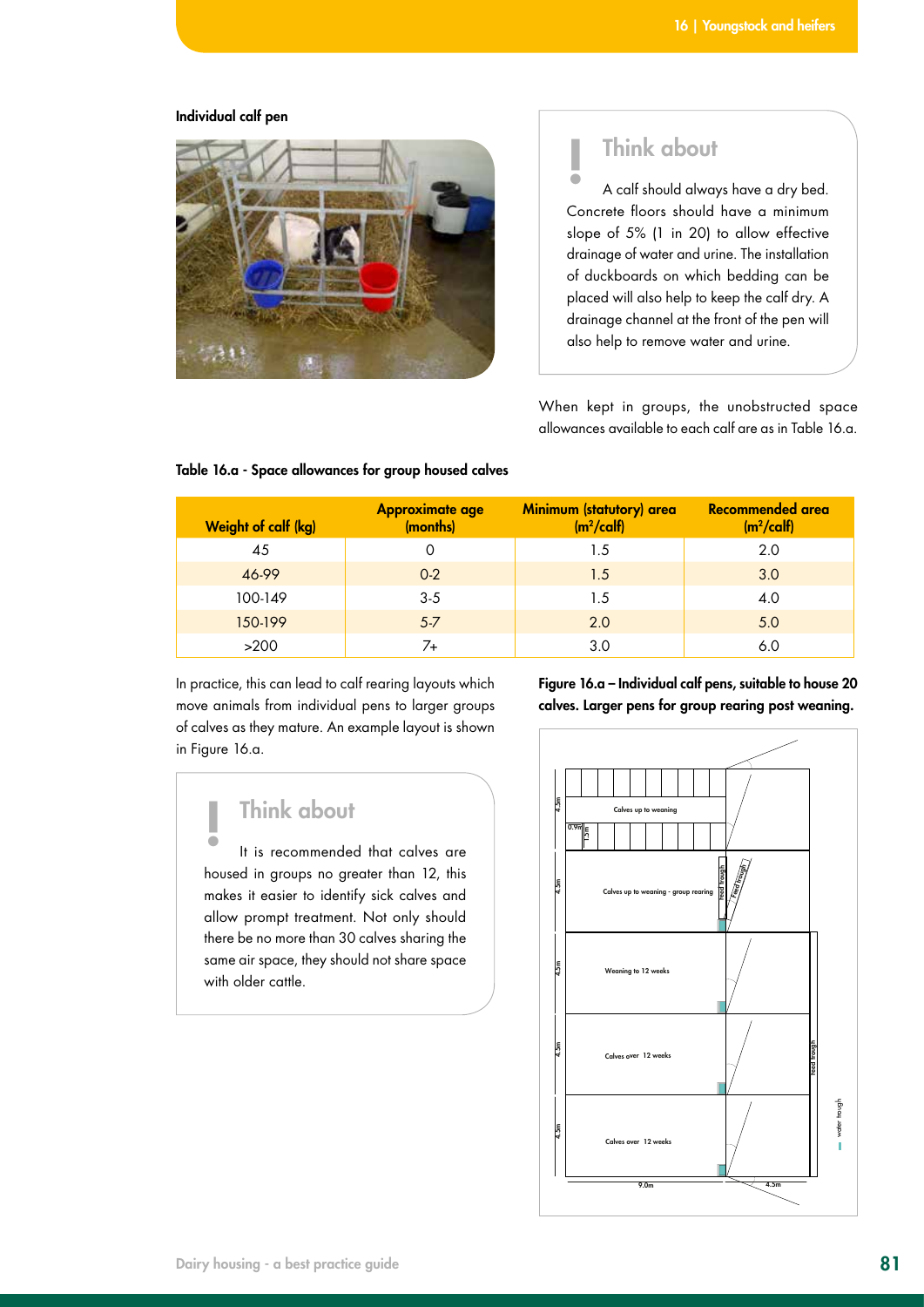# ! Think about

Air space is critical with a minimum of 6m<sup>3</sup> air space per calf at birth, increasing to 10m<sup>3</sup> by 2 months of age and at least 15m<sup>3</sup> by 6-7 months. The greater the number of calves in a single air space, the greater is the risk to health.

Calf hutches are very popular, for good reason. Calves will usually be much healthier than those kept in buildings due to the abundance of fresh air.

#### Calf hutch



Calf hutches are often of a size to house individuals, although larger hutches are available. Each hutch must have an outside run for the calves to move around and be in fresh air. The hutches should be situated on either free-draining concrete or on a porous base, such as chalk, ensuring that any effluent goes to a suitable site for disposal. Plenty of clean, dry bedding (normally straw) needs to be provided which should be disposed of after each batch of calves. Ideally, the hutches should be moved after each batch to minimise disease risks. Although hutches are considered to be the best form of housing for calves, there are downsides, namely, stock people having to feed and check the calves in all weathers.

## 16.2 Automatic calf feeders

Many farms are now rearing calves on automated machines in group pen, calves should be trained on the automated machines.

# ! Think about

As calves fed on automatic systems will consume significant volumes of milk, pen drainage is essential to remove urine and keep the bedded area dry.

#### Automated calf feeder



The pen should be designed so that calves can only drink from a concrete standing, away from the bedded area to assist in bed cleanliness. This is sometimes achieved by installing a small slatted area.

There needs to be easy access to the machine for operators to be able to clean and service the machine and the surrounding area needs to be well drained to deal with the waste water produced during the daily cleaning cycle.

### 16.3 Building drainage

As previously referred to, prevention of humidity is crucial in youngstock accommodation. This can be aggravated by poor drainage, especially where calves are bucket fed, around automatic feeders and by water bowls and troughs. This may require a drainage channel underneath the buckets with good falls to a drain, usually outside the building. With *ad libitum* milk feeding, large amounts of urine are a direct consequence. The profile of the floor must be to allow ready drainage away from the bedding (fall of around 5%).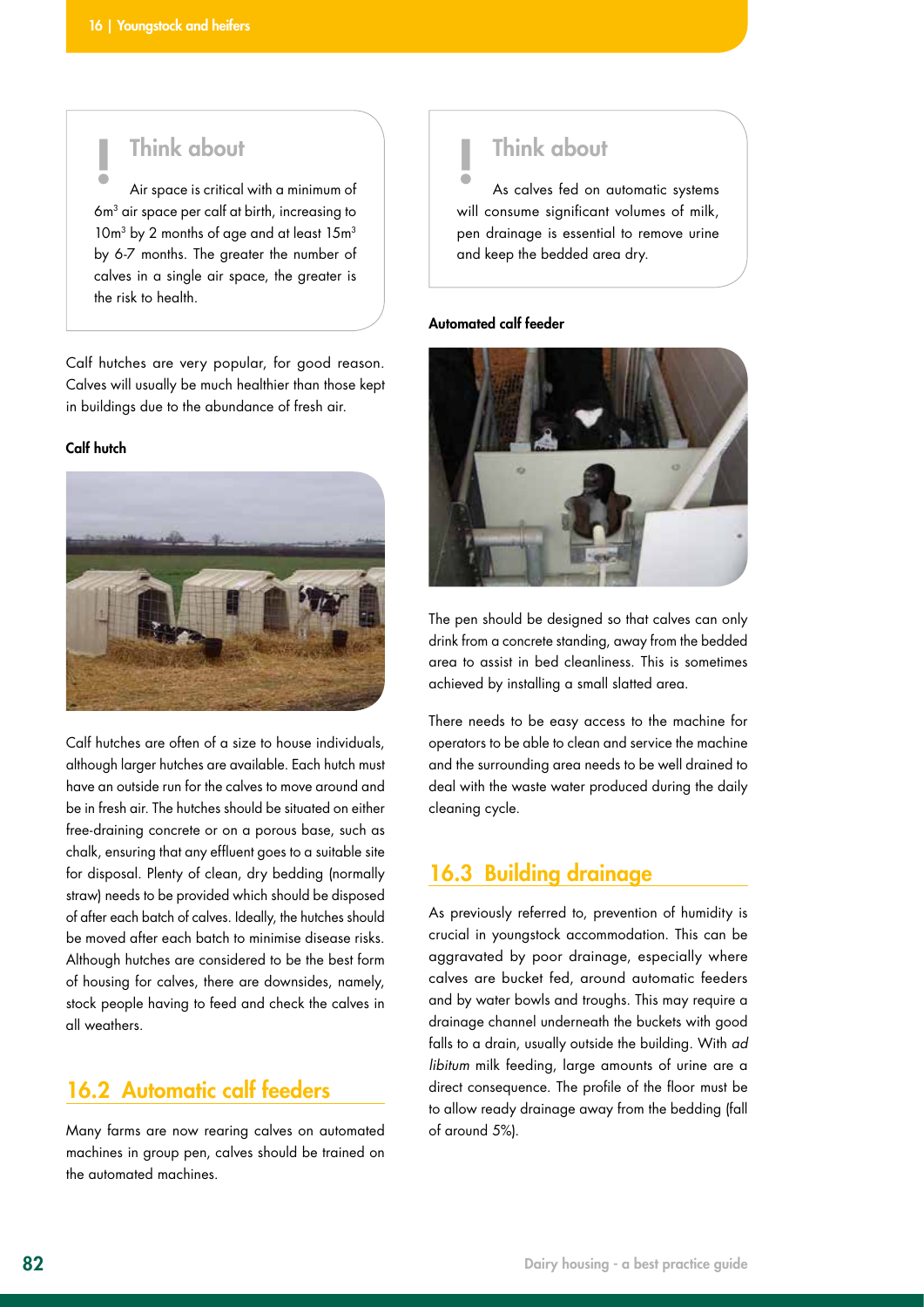### 16.4 Building ventilation

Dust and gas can have adverse effects on the health of the calf and young animal which then often extend through to lactation. Not only does dust irritate the respiratory tract and mucous membranes, it leads to permanent damage to the lungs and encourages growth of microorganisms. Ammonia at levels of 25ppm will irritate the mucous membranes and also make the animal more vulnerable to respiratory diseases.

Studies show that ammonia levels in the first four months of life severely impact on the age at first calving. Although carbon dioxide is not poisonous at levels above 3,000ppm, it can adversely affect cattle due to less oxygen being present. Hydrogen sulphide is highly toxic with levels above 50ppm known to kill cattle – the main cause of this problem being agitation to below ground slurry stores. Almost all infectious diseases occur by direct aerosol spread between calves so it is vital that there is good ventilation to allow for removal of infectious organisms. Similarly, an increase in humidity will favour virus and bacterial survival.

Not only is air space critical but so is ventilation rate, this is the amount of air replaced within a building in a given time. The aim is a minimum air change within a building of 10 times each hour, increasing in the summer up to around 60 air changes per hour. The purpose is to keep the air fresh. Studies from the USA show that higher humidity and mean temperatures within the calf housing result in a delayed first calving.

Natural ventilation requires the right balance of inlets and outlets. If the warm air is able to exhaust from the ridge of the building, this draws fresh air into the building through the side inlets. This air change ensures the stack effect is maintained.

## $\|$  Think about

The inlet and outlet areas should be about 0.05m² and 0.04m² per calf respectively, with the outlet being at least 1.5m above the ventilation inlet.

At a relative humidity (RH) above 75%, pathogens and viruses can survive for several minutes which increases their chance to spread from animal to animal. However, at RH levels below 75%, viruses die very quickly after

exhalation. Within many calf buildings, the humidity is such that viruses can survive for around 40 minutes creating a reservoir of infection in the air which means the disease is rapidly spread.

### **Think about**

A constant supply of fresh air is essential in preventing respiratory and other diseases, together with improving production. Good ventilation removes stale, damp air which helps ensure that viruses and bacteria cannot survive for long outside the animal.

Ventilation should never be restricted in an attempt to raise air temperature. In all but the minority of situations, natural ventilation will be adequate. However, if artificial (fan) ventilation is required then it must only be controlled manually or by humidity sensors, never by a thermostat.

# ! Think about

Natural ventilation is the most efficient and least expensive system for providing an optimum environment within a building.

Buildings will naturally ventilate best when they are sited at right angles to the prevailing wind direction. Although, in practical terms in GB, the occurrence of the prevailing wind is only slightly higher than that from the other directions.

To ensure adequate ventilation, it is important that the building is designed or adapted to:

- Remove excess heat
- Remove excess water vapour
- Remove micro organisms, dust and gases
- Provide a uniform distribution of air
- Provide correct air speed for stock.

In GB, wind speed is above 1m/sec for more than 95% of the time. This means that, for the majority of time, there is sufficient generating force to provide the necessary air changes within a correctly designed building by natural ventilation.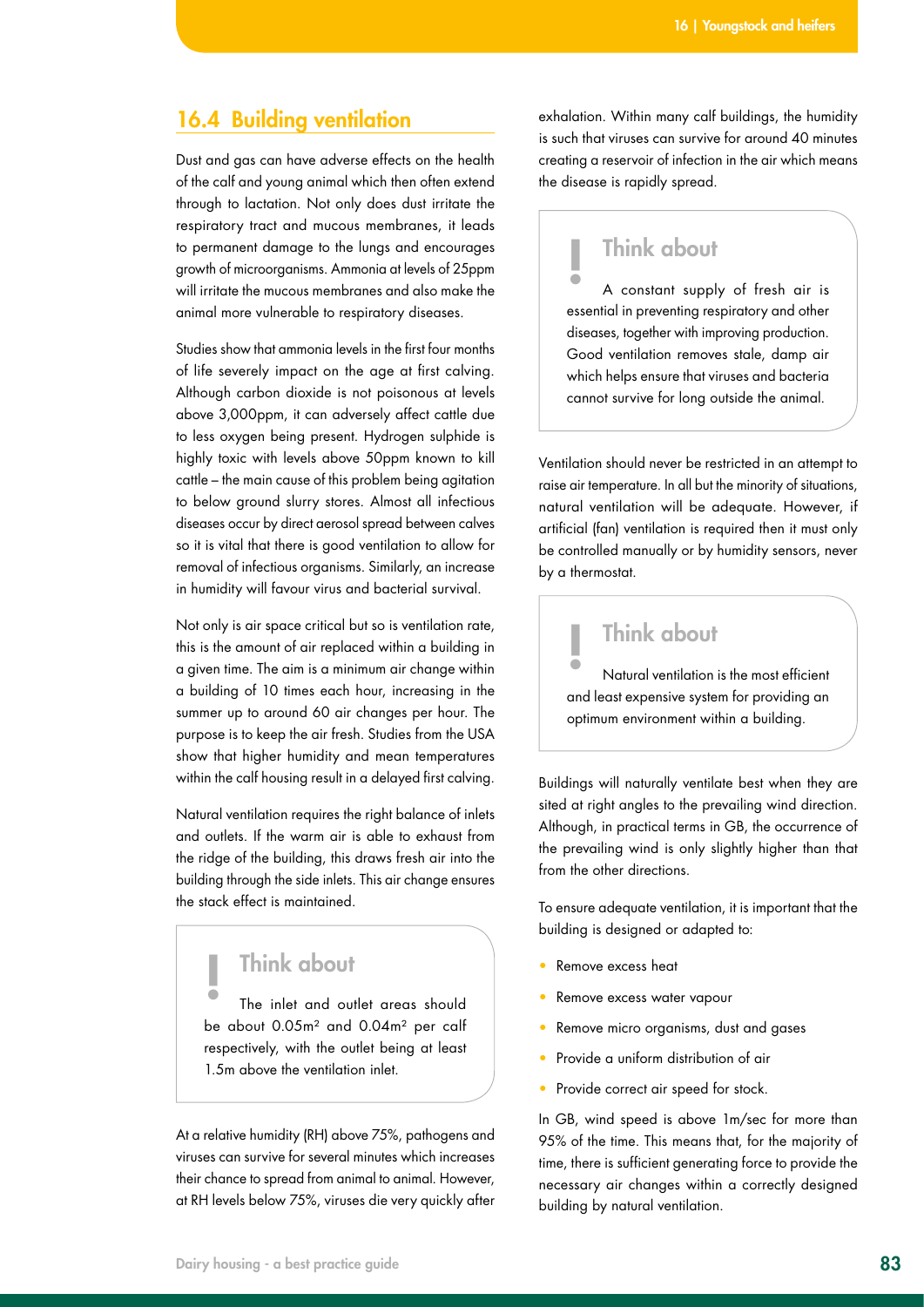Calf and youngstock housing often tend to be buildings that have been made redundant for adult cattle.

## $\|$  Think about

It is imperative that the limitations of old building designs are overcome for the sake of health and productivity of the next generation of animals to go through the milking parlour.

As with cow housing, the design of a successful natural ventilation system is complex and requires a number of points to be considered:

- Span of the building
- Location of the building relative to other buildings or obstructions (buildings and trees disrupt airflows for a distance of 5–10 times their height)
- Pitch of the roof
- Stocking rate
- Weight of each animal
- Beddina system.

Although the aim is to use natural ventilation, occasionally mechanical ventilation may be required in some calf buildings due to design constraints but should be the last option. This may be essential with animals housed during summer months to minimise the effects of heat stress. Fans assist air movement to provide a cooling effect and so increase heat loss from animals.

### 16.5 Bedding materials

For loose housed animals of any age, bedding options are the same as for cows. With the price of straw becoming a serious issue and with the quality of cereal straw varying from year to year, other bedding materials are commonly being considered, examples of these include sand, sawdust/shavings, bark peelings, waste paper and gypsum waste. Studies of various materials by the University of Arkansas found no significant differences in output of calves housed over a 6-week period on different materials, although straw and wood shavings provided more warmth and absorbency compared to products like sand. Although efficient use of bedding is very important, care must

be taken to ensure that the cleanliness and welfare of young animals are not compromised.

### 16.6 Straw yards

Although all straw yards may be considered suitable for calves, ie animals less than six months of age, for more mature youngstock, the bedded area should be supplemented with a scraped concrete feed passage. The yard should be rectangular in shape. A concrete passage will help promote hoof wear and prevent feet becoming overgrown.

## **Think about**

Aim for a passage width of 2m for animals less than a year of age, which should be scraped regularly at least 3 times per week.

A small step (usually 0.2m and no more than 0.3m for older heifers), should be provided between the feeding area and the straw beds. This will help retain the straw and prevent manure flowing onto the bedded area during scraping.

### 16.7 Cubicles

Cubicles must provide a clean comfortable lying space for the heifer calf. The calf must be able to enter and leave the cubicle easily and lie down and rise without interference or injury. Poorly designed cubicles and inappropriate management can lead to problems such as cubicle rejection in adult life, wet and soiled cubicle beds and physical injury to the animals.

The length of the cubicle needs to be adequate to allow the heifer to rest comfortably and rise without injury. The position of the animal when lying down and standing are usually controlled by brisket boards and headrails. A correctly located heifer calf means that urine and dung fall into the scraped passage and not onto the cubicle base.

There needs to be sufficient distance between cubicle divisions to allow the calf/yearling to lie comfortably while ensuring she is unable to turn around. She should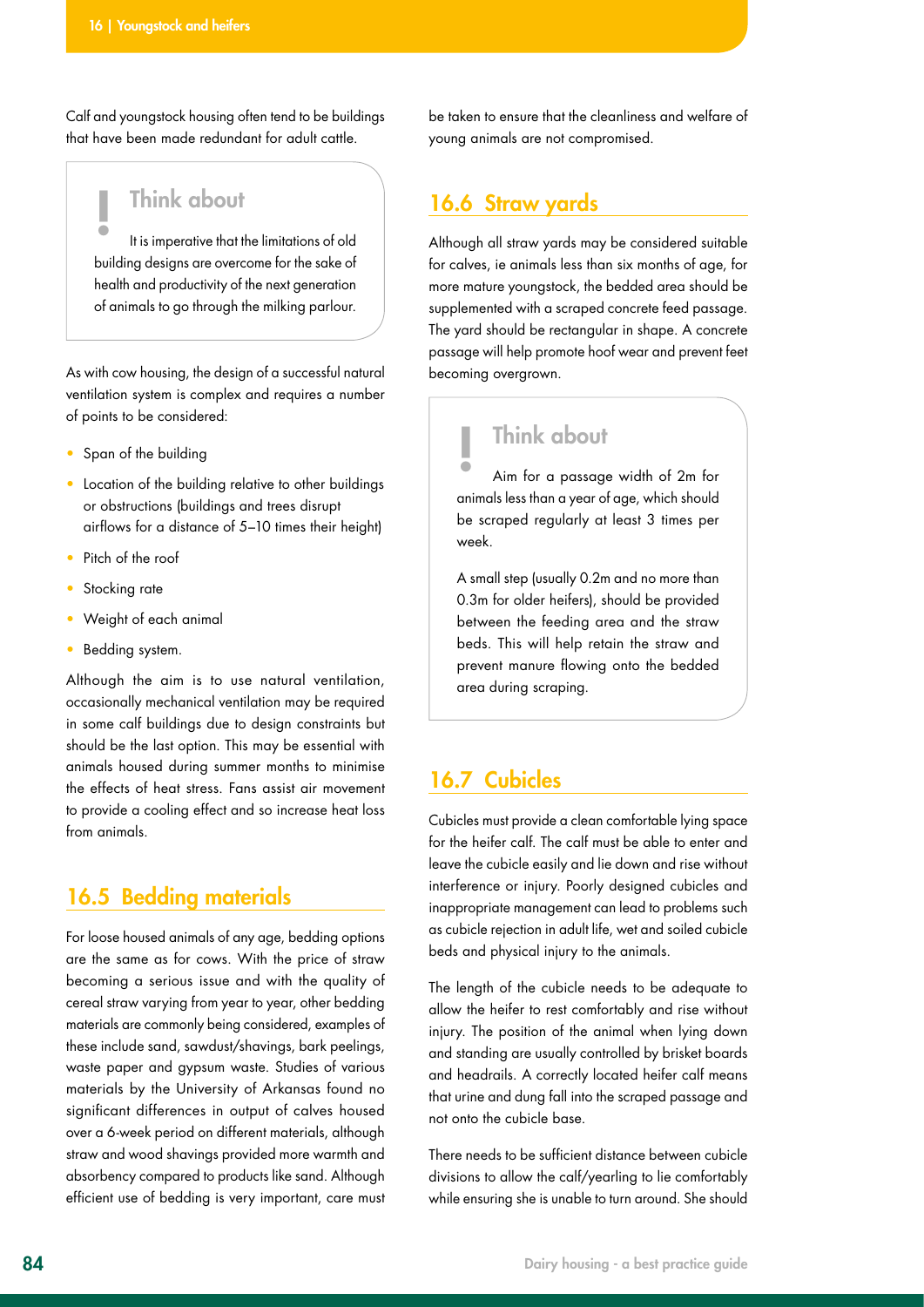not come into contact with the cubicle partition in such a way that could cause injury, be it when she lies down or rises. When an animal rises from a lying position, it lunges forward to transfer its weight from the hindquarters onto the forequarters. To accommodate this transfer of weight, the animal thrusts the head forward and this lunging space must be designed in the cubicle. If the forward lunging space is restricted, difficulty in rising will be experienced.

### 16.8 Cubicle dimensions

Cubicles need to be designed for the size of animal at the end of each housing period. Researchers in Denmark in 2001 produced guidance in the Housing Design for Cattle booklet which outlines cubicle dimensions for youngstock. This is illustrated in Table 16.b.

| Weight (kg)               | 100  | 150 | 200            | 300  | 400  | 500  |
|---------------------------|------|-----|----------------|------|------|------|
| Width (m)                 | 0.55 | 0.6 | 0.7            | 0.85 | 0.95 | 1.10 |
| Length (m) (against wall) | 1.5  | l.6 |                | l.95 | 2.15 | 2.4  |
| Length (m) (head to head) | .4   | 1.5 | $\overline{6}$ | 1.8  | 2.0  | 2.25 |

#### Table 16.b – Cubicle dimensions

Cubicle length - The total length of the cubicle should provide body space, head space and lunging space. Cubicle length is very dependent on the size of the animal. It is better to have a cubicle too long as the effective length can always be reduced.

# ! Think about

As a guide for calves (0-6 months), the cubicle should be 1.6m long when installed against a solid wall, increasing to 2.15m for animals up to 12 month of age. Knowing the weight of the youngstock at each stage is essential.

Cubicle width – Cubicle width must allow the animal to rise and lie easily. But if the width is excessive, the animal will tend to lie at an angle in the stall or turn around. The width of the cubicle will be determined not only by the size of the animal but, in part, by the choice of cubicle division. Slightly wider widths are required if there is a rear support leg.

### **Think about**

For calves, the width will be around 0.55m, increasing to 0.95m for animals up to 12 months of age.

Division design - There are many types of cubicle division on the market. Whatever the type, they must provide the animal with maximum comfort, provide security/protection, prevent injury and ensure that she is correctly positioned both standing and lying. The space sharing division, such as the suspended cantilever type offers more room allowing slightly narrower widths.

The main benefit of the suspended cantilever division is that both height and width spacing can be altered at any time. This provides flexibility, especially where animals are growing rapidly.

Figure 16.b – Dairy youngstock cubicle housing (suitable to house 49 animals at 12-18 months of age and 39 animals at 18-22 months of age. (5% additional cubicles)), with a central drive-through feed passage.